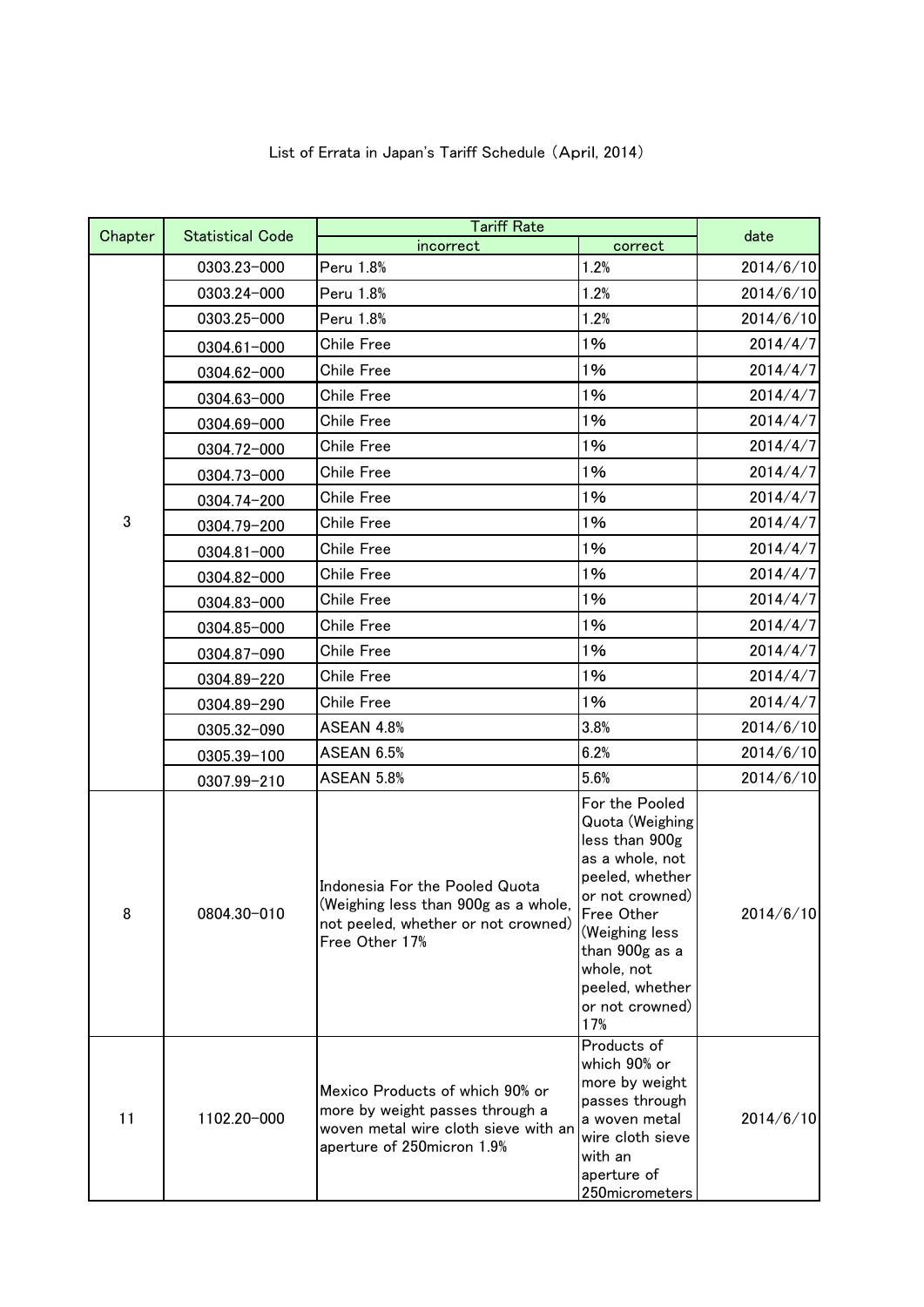|         | <b>Tariff Rate</b>      |                                                                                                                                         | date                                                                                                                                             |           |
|---------|-------------------------|-----------------------------------------------------------------------------------------------------------------------------------------|--------------------------------------------------------------------------------------------------------------------------------------------------|-----------|
| Chapter | <b>Statistical Code</b> | incorrect                                                                                                                               | correct                                                                                                                                          |           |
| 11      | 1102.20-000             | Peru Products of which 90% or more<br>by weight passes through a woven<br>metal wire cloth sieve with an<br>aperture of 250micron 13.8% | Products of<br>which 90% or<br>more by weight<br>passes through<br>a woven metal<br>wire cloth sieve<br>with an<br>aperture of<br>250micrometers | 2014/6/10 |
|         | 2007.99-219             | Mexico 7.2%                                                                                                                             | 3.6%                                                                                                                                             | 2014/5/16 |
|         | 2008.19-224             | Indonesia Free                                                                                                                          | 0.5%                                                                                                                                             | 2014/6/10 |
| 20      | 2009.79-190             | Malaysia 13.0% or 10.06yen/kg,<br>whichever is the greater                                                                              | 14.9% or<br>10.06yen/kg,<br>whichever is<br>the greater                                                                                          | 2014/6/10 |
|         | 2009.81-190             | Malaysia 14.9% or 10.06yen/kg,<br>whichever is the greater                                                                              | 13.0% or<br>10.06yen/kg,<br>whichever is<br>the greater                                                                                          | 2014/6/10 |
| 21      | 2106.90-246             | ASEAN 16.8% or 12.948yen/kg,<br>whichever is the greater, subject to<br>a maximum customs duty of 50%                                   | $10.8\%$ or<br>12.94yen/kg,<br>whichever is<br>the greater,<br>subject to a<br>maximum<br>customs duty of<br>50%                                 | 2014/6/10 |
| 22      | 2204.30-199             | Peru 14.3%                                                                                                                              | 19.1%                                                                                                                                            | 2014/6/10 |
| 27      | 2710.20-120             | ASEAN -                                                                                                                                 | Free                                                                                                                                             | 2014/6/10 |
| 29      | 2905.44-000             | Indonesia For the Pooled Quota<br>3.4% Other 13.3%                                                                                      | For the Pooled<br>Quota 3.4%<br>Other 12.6%                                                                                                      | 2014/6/10 |
|         | 2906.11-000             | Singapore Racementhol (INN) Free<br>Other 3.2% or 82.04 yen/kg,<br>whichever is the greater                                             | Racementhol<br>(INN) Free<br>Other 2.4% or<br>$61.53$ yen/kg,<br>whichever is<br>the greater                                                     | 2014/6/10 |
|         |                         | Mexico 0.8% or 24.64 yen/kg,<br>whichever is the greater                                                                                | free                                                                                                                                             | 2014/5/16 |
|         |                         | Malaysia 2.2% or 58.21 yen/kg,<br>whichever is the greater                                                                              | 1.5% or 38.81<br>yen/kg,<br>whichever is<br>the greater                                                                                          | 2014/6/10 |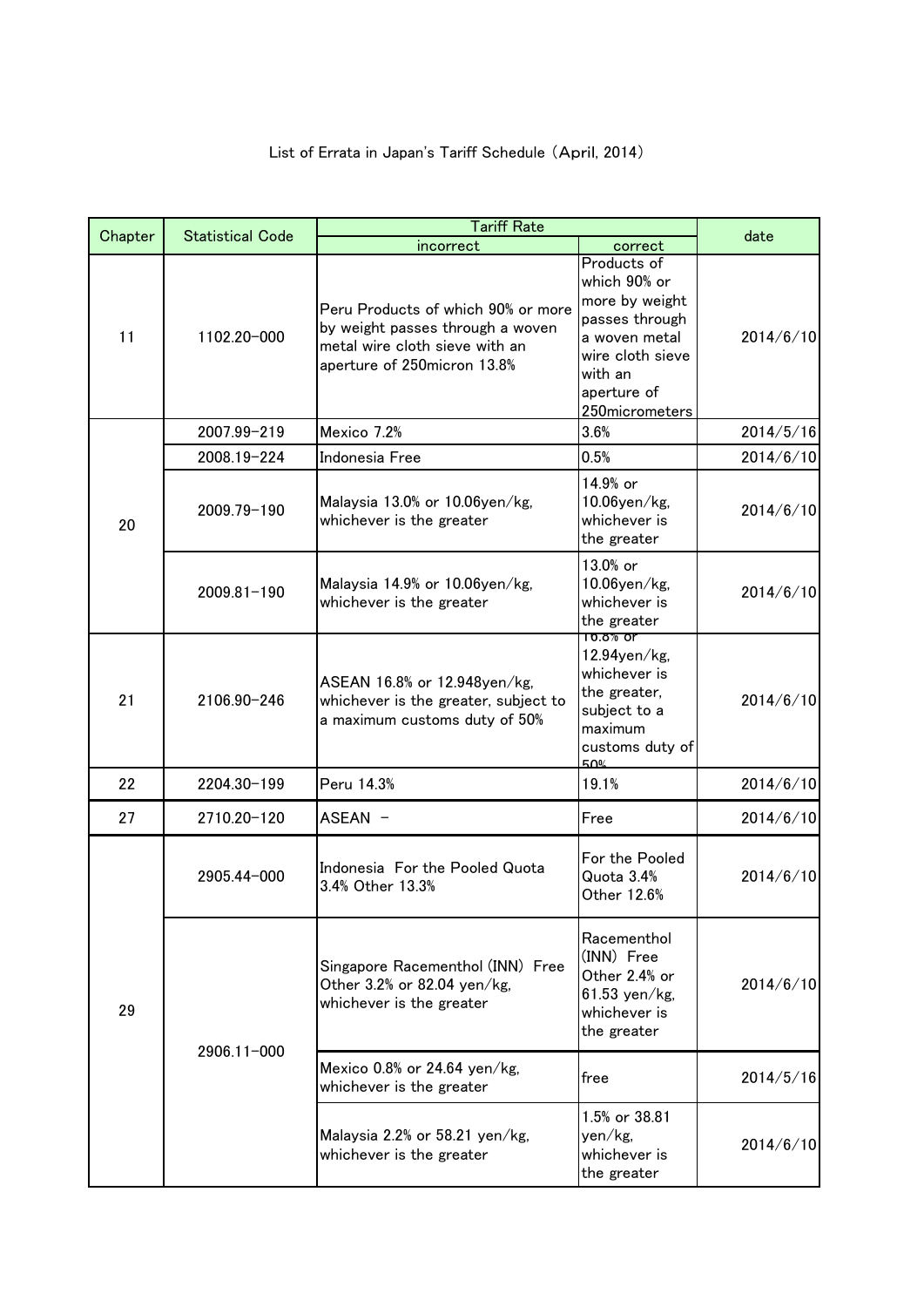|                   |                                                                                                                         | <b>Tariff Rate</b>                                                                                                                      |                                                                                                                                        |           |  |
|-------------------|-------------------------------------------------------------------------------------------------------------------------|-----------------------------------------------------------------------------------------------------------------------------------------|----------------------------------------------------------------------------------------------------------------------------------------|-----------|--|
| Chapter           | <b>Statistical Code</b>                                                                                                 | incorrect                                                                                                                               | correct                                                                                                                                | date      |  |
|                   | Chile 1% or 26.68 yen/kg, whichever<br>is the greater                                                                   | Free                                                                                                                                    | 2014/6/10                                                                                                                              |           |  |
|                   |                                                                                                                         | Thailand 2.6% or 49.22 yen/kg,<br>whichever is the greater                                                                              | 1.9% or 49.22<br>yen/kg,<br>whichever is<br>the greater                                                                                | 2014/6/10 |  |
|                   |                                                                                                                         | Indonesia INN Free Other 2.0% or<br>53.36yen/kg, whichever is the<br>greater, subject to a maximum<br>customs duty of 5.5%              | <b>INN Free Other</b><br>1.0% or<br>26.68yen/kg,<br>whichever is<br>the greater,<br>subject to a<br>maximum<br>customs duty of<br>5.5% | 2014/6/10 |  |
|                   |                                                                                                                         | Brunei INN Free Other 4.% or<br>102.55yen/kg, whichever is the<br>greater, subject to a maximum<br>customs duty of 5.5%                 | <b>INN</b> Free Other<br>3.2% or<br>82.04yen/kg,<br>whichever is<br>the greater,<br>subject to a<br>maximum<br>customs duty of<br>5.5% | 2014/6/10 |  |
| 2906.11-000<br>29 | ASEAN INN Free Other 3.5% or<br>83.82 yen/kg, whichever is the<br>greater, subject to a maximum<br>customs duty of 5.5% | <b>INN</b> Free Other<br>2.8% or 67.05<br>yen/kg,<br>whichever is<br>the greater,<br>subject to a<br>maximum<br>customs duty of<br>5.5% | 2014/6/10                                                                                                                              |           |  |
|                   |                                                                                                                         | Philippines 4.0% or 112.00 yen/kg,<br>whichever is the greater                                                                          | 3.2% or 89.60<br>yen/kg.<br>whichever is<br>the greater                                                                                | 2014/6/10 |  |
|                   |                                                                                                                         | Switzerland INN Free Other 3.0%                                                                                                         | <b>INN Free Other</b><br>2.5%                                                                                                          | 2014/6/10 |  |
|                   |                                                                                                                         | Viet Nam INN Free Other 2.4%                                                                                                            | <b>INN Free Other</b><br>2.0%                                                                                                          | 2014/6/10 |  |
|                   |                                                                                                                         | India INN Free Other 3.2%                                                                                                               | <b>INN Free Other</b><br>2.8%                                                                                                          | 2014/6/10 |  |
|                   |                                                                                                                         | Peru INN Free Other 3.2%                                                                                                                | <b>INN Free Other</b><br>2.8%                                                                                                          | 2014/6/10 |  |
|                   | 2918.14-000                                                                                                             | <b>ASEAN 5.7%</b>                                                                                                                       | 5.5%                                                                                                                                   | 2014/5/16 |  |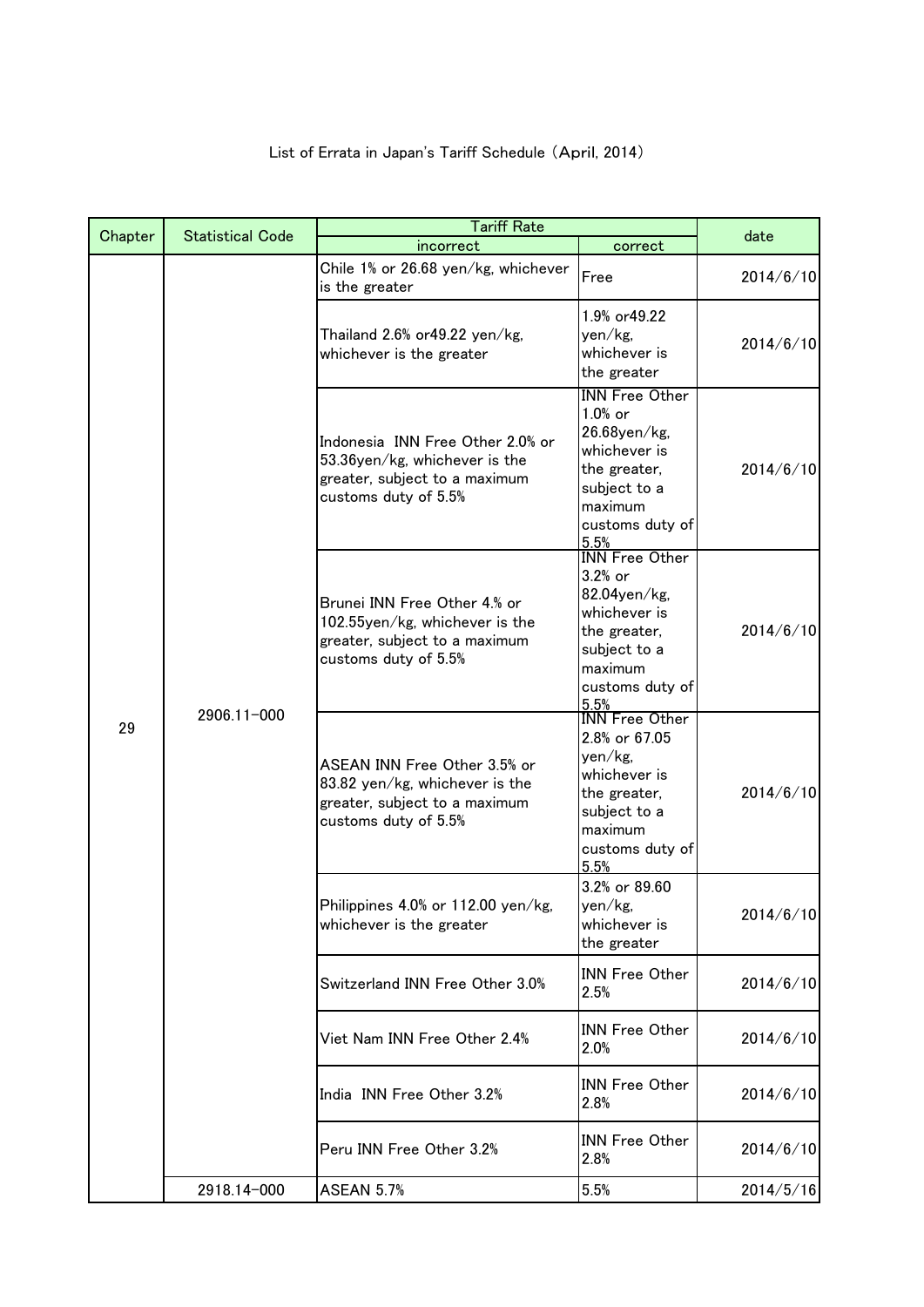|         |                         | <b>Tariff Rate</b>    |                 |           |
|---------|-------------------------|-----------------------|-----------------|-----------|
| Chapter | <b>Statistical Code</b> | incorrect             | correct         | date      |
| 29      | 2922.42-100             | Mexico 0.5%           | Free            | 2014/6/10 |
|         |                         | Switzerland 3.5%      | 3.0%            | 2014/6/10 |
|         |                         | Viet Nam 0.9%         | Free            | 2014/6/10 |
|         |                         | India 3.3%            | 2.6%            | 2014/5/16 |
|         |                         | Peru 2.6%             | 1.7%            | 2014/5/16 |
| 41      |                         | <b>ASEAN 1.3%</b>     | 0.8%            | 2014/6/10 |
|         | $4113.30 - 2 - (1) - B$ | Peru 1.0%             | 0.6%            | 2014/6/10 |
|         |                         | Chile $-$             | Free            | 2014/6/10 |
| 42      | 4203.29-110             | Thailand $-$          | Free            | 2014/6/10 |
|         | 4203.29-190             | Chile -               | Free            | 2014/6/10 |
|         |                         | Thailand $-$          | Free            | 2014/6/10 |
|         | 4408.90-110             | Brunei 2.7%           | 2.2%            | 2014/5/16 |
|         | 4408.90-120             | Brunei 1.5%           | 0.8%            | 2014/5/16 |
|         | 4409.21-200             | Switzerland 2.5%      | 2.3%            | 2014/5/16 |
|         | $4410.11 - 1$           | Switzerland 無税        | Free            | 2014/5/16 |
|         | 4410.11-110             | Switzerland 無税        | Free            | 2014/5/16 |
| 44      | 4410.11-900             | Switzerland 無税        | Free            | 2014/5/16 |
|         | 4410.12-1               | <b>Chile 1.3%</b>     | 1.0%            | 2014/5/16 |
|         |                         | Switzerland 無税        | Free            | 2014/5/16 |
|         | 4410.12-900             | Chile 1.1% or unbound | 0.8% or unbound | 2014/5/16 |
|         |                         | Switzerland 無税        | Free            | 2014/5/16 |
|         | 4410.19-100             | Switzerland 無税        | Free            | 2014/5/16 |